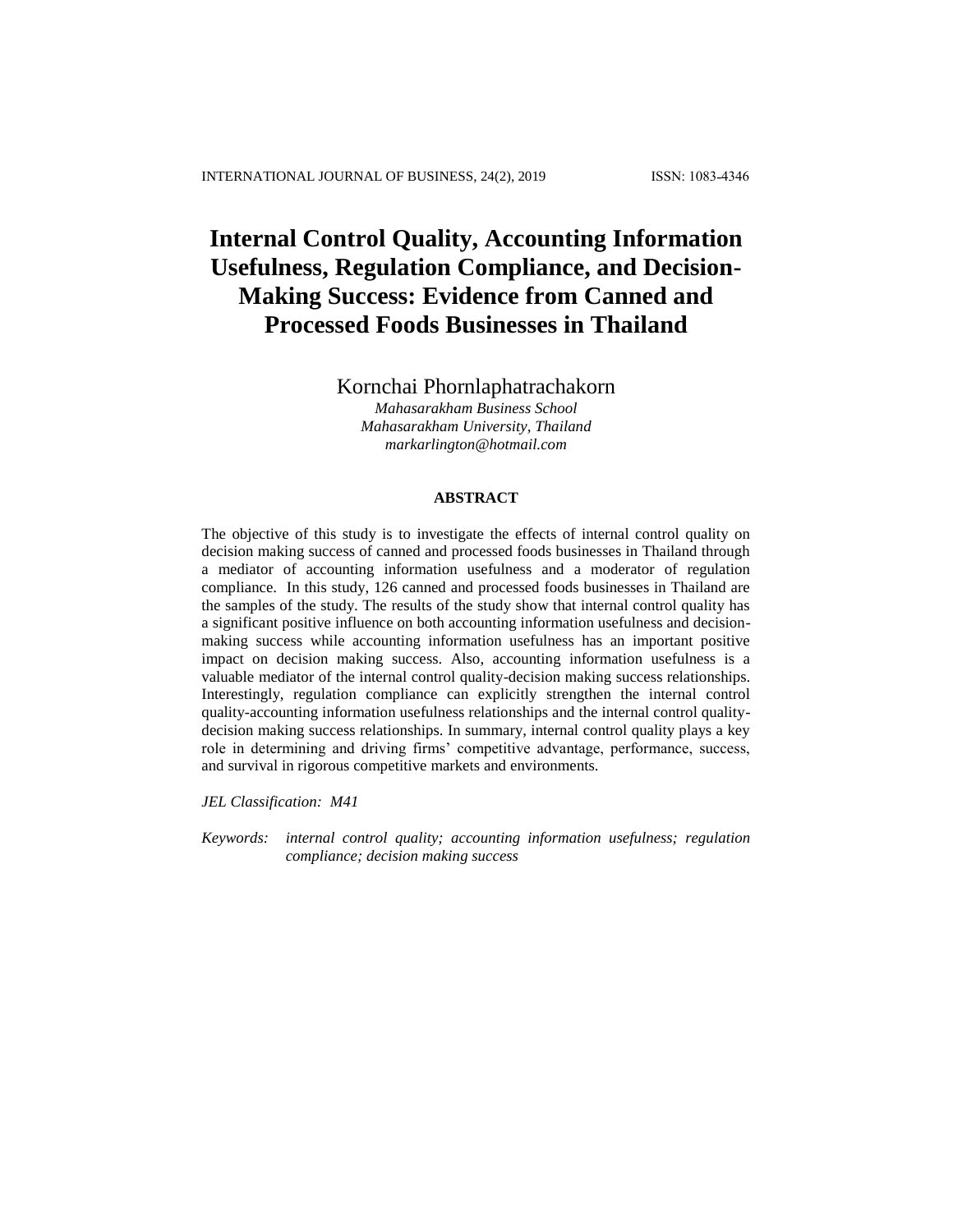### **I. INTRODUCTION**

In rigorous uncertain competitive markets and environments, firms have implemented a strategic tool and mechanism in enhancing their operations, practices and activities and gaining superior success and long-term survival and sustainability in doing business. To achieve business objectives, goals and targets, valuable strategic techniques are applied to help firms deal with business conditions, respond to customer needs and market requirements and achieve outstanding and sustainable performance. These techniques include learning, creativity, innovation, flexibility, governance, and other related issues. Internal control is one source of firms' corporate governance and it is considered as their valuable tool and mechanism in encouraging their efficient and effective performance. It plays a significant role in determining, driving and explaining firms' competitive advantage, performance and outcome. Also, with internal control, firms are aware of policies and procedures established to provide reasonable assurance of firms' objective, goal and target achievements (Zakaria et al., 2016). Internal control can help manage firms' operational and financial risks to achieve established objectives and sustain their performance. Thus, internal control is important for supporting and providing effective operations and identifying and promoting their growths in the future and in the long-term. Firms with internal control quality can effectively provide their accounting information usefulness, efficiently make decision choices and alternatives, potentially perform organizational duties and functions, and outstandingly enhance business competitiveness and performance. Such firms tend to have great accounting information usefulness and provide best decision-making success. Therefore, more internal control quality is positively related to better accounting informational usefulness and greater decision-making success.

Internal control quality is an important mechanism in assuring effectiveness and efficiency of corporate governance through monitoring actions of independent audit committee, increasing reliabilities of financial statements and communicating nonfinancial information to markets (Paletta and Alimehmeti, 2018). It can help firms connect transparency and accountability with better market competition. Firms with internal control quality are likely to make more qualities of financial and non-financial information and build greater success in decision making. As such, both accounting information usefulness and decision-making success are considered as outcomes of implementing internal control quality in an organization. In this study, internal control quality is defined as a firm's ability, competency and capability of providing and utilizing its internal control system in guiding itself to achieve several specific objectives, namely effectiveness and efficiency of operations, reliability of financial reporting and compliance with applicable laws and regulations (Schroeder and Shepardson, 2016). It can help increase higher-quality financial statement audits due to improved control risk assessments and enhance more accurate material weakness disclosure. Also, internal control quality can result in more accurate financial information that reflects true operations of firms' businesses and their future prospects (Campbell et al., 2016). Firms with better internal control quality can effectively provide and communicate reliable and useful information to top management in establishing and implementing their vision and mission and designing and making a decision relating to their business strategies and techniques in order to achieve sustainable organizational performance and success. Accordingly, internal control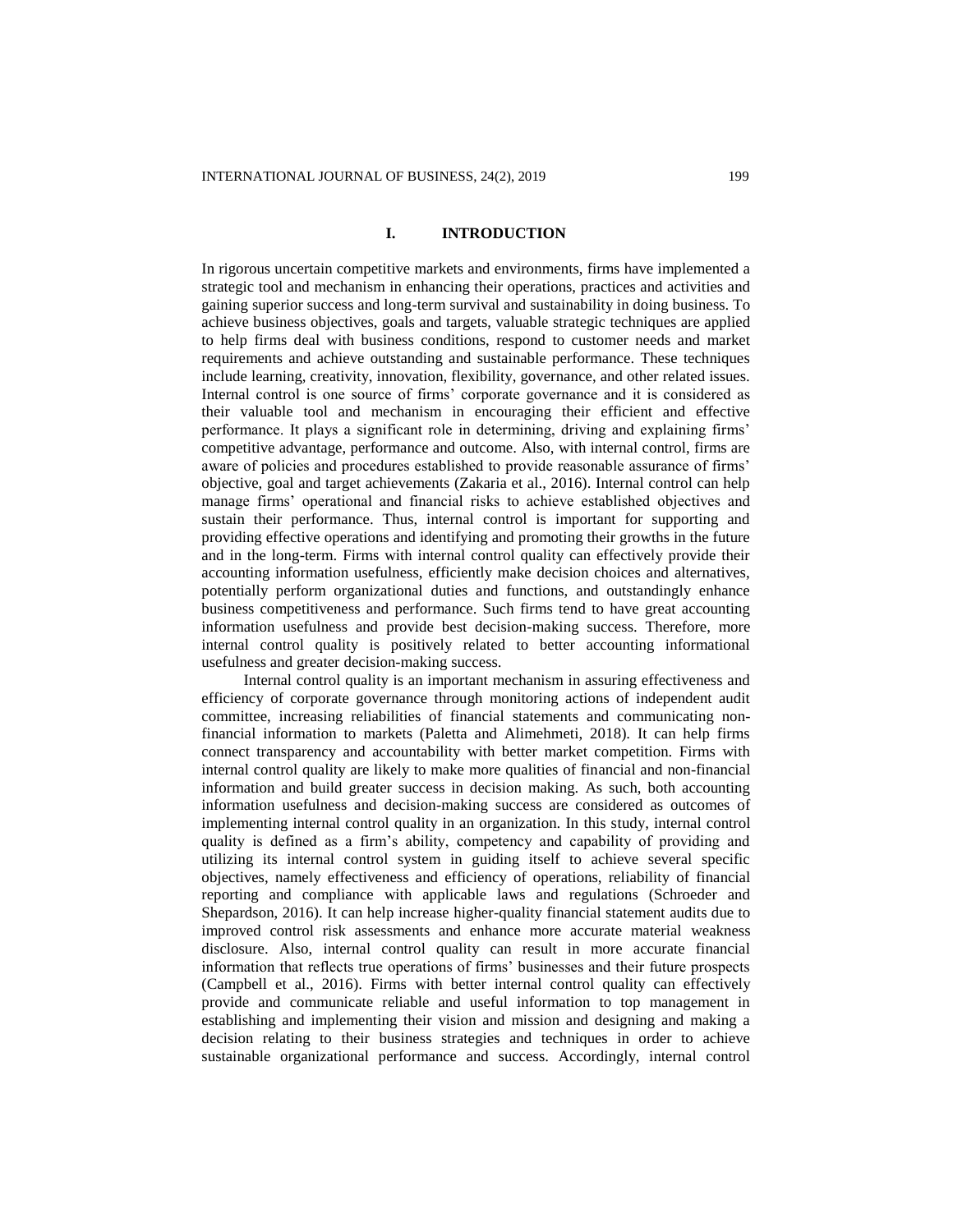quality is likely to have a significant positive determinant of firms' accounting information usefulness and decision-making success.

Accounting information usefulness is a potential consequence of providing internal control quality and it refers to financial information that is capable of making a difference in the decision making for financial statements users by possessing confirmatory value, predictive value or both (Frendy and Semba, 2017). Its qualitative characteristics comprise of relevance, reliability, comparability, and consistency. Great usefulness of accounting information can help provide and improve best decision making and enhance and increase firms' competitive advantage, performance and success. Thus, firms with better accounting information usefulness tend to have more success in decision making. In addition, decision making success is a valuable outcome of providing internal control quality and it is defined as decision outcomes from identifying goals, gathering information and using that information to determine the best course of actions to achieve the designated goals (Aritz et al., 2017). It can help firms provide better services and products through utilizing their knowledge of customers, markets and environments resulting in a sustainable competitive advantage and a continuous superior performance and profitability. Likewise, regulation compliance is proposed as a moderator of the aforementioned research relationships and it is likely to strengthen the aforementioned research relationships. Regulation compliance refers to an ability of firms to provide their duties, functions, activities, and practices that follow business laws, rules, standards, guidelines, and other related issues (Knuplesch et al., 2017). It can enable firms to achieve their business aims, goals and objectives. Effective regulation compliance significantly influences firms' competitiveness and success in doing business operations. Thus, regulation compliance tends to positively moderate the relationships among internal control quality, accounting information usefulness and decision-making success.

This study aims at examining the relationships among internal control quality, accounting information usefulness, regulation compliance, and decision-making success of canned and processed foods businesses in Thailand. Here, internal control quality, accounting information usefulness, regulation compliance, and decisionmaking success are the independent variable, mediating variable, moderating variable, and dependent variable of the study respectively. Canned and processed foods businesses in Thailand are the appropriate samples of the study because Thailand is a strategic hub of food production for both Asia and the rest of the world due to its biodiversity and natural agricultural productivity. Also, the Thai Government has introduced policies which support food production at high standards of safety and quality. Thailand has both high potential and key fundamentals to become a major production base and a distribution source for world food production, as well as an attractive destination for international investors. Accordingly, canned and processed foods businesses are an important part of the Thai economy in terms of employment, national incomes, country development, and growth promotion. To empirically investigate the research relationships, the key research question is how internal control quality influences decision making success. The specific research questions are: (1) How internal control quality leads to accounting information usefulness, (2) How accounting information usefulness relates to decision making success, (3) How accounting information usefulness mediates the internal control quality-decision making success relationships, (4) How regulation compliance moderates the internal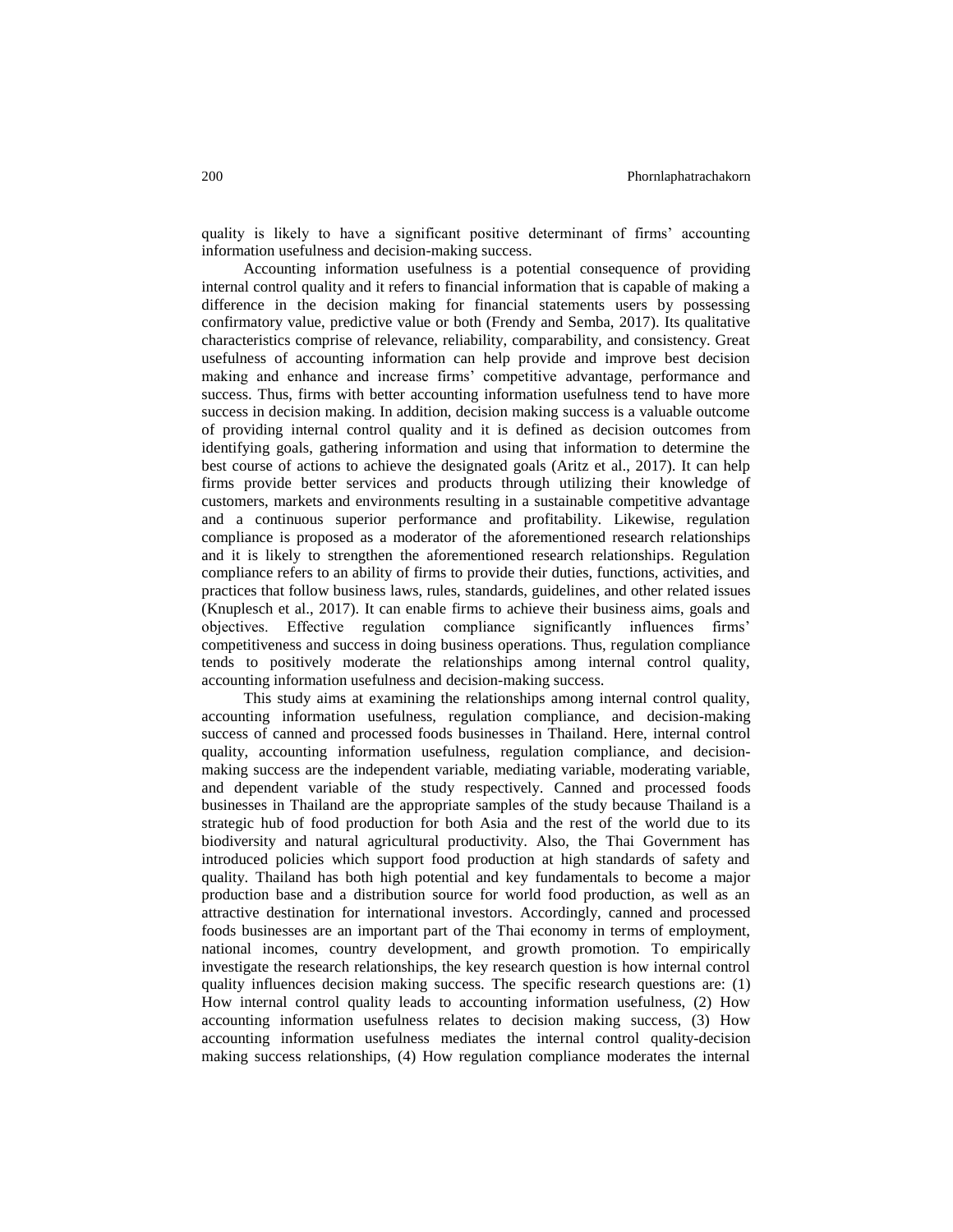control quality-accounting information usefulness relationships, (5) How regulation compliance moderates the internal control quality-decision making success relationships, and (6) How regulation compliance moderates the accounting information usefulness-decision making success relationships. The rest of this study is as follows. Literature review of internal control quality, accounting information usefulness, regulation compliance, and decision-making success and their hypotheses development are systematically provided. Also, research methods, including samples of the study, data collection procedure, test of non-response bias, measures, instrument test, and statistics are logically considered. Then, research results and discussions with reasonable explanations from existing literature and empirical supports are empirically presented. Lastly, limitations of the study, contributions for theory and management, directions for future research, and conclusion of the study are reasonably provided in detail.

#### **II. LITERATURE REVIEWS AND HYPOTHESES DEVELOPMENT**

This study attempts to investigate the effects of internal control quality on decision making success. Interestingly, stakeholder perspective is considered as an appropriate theory in explaining the internal control quality-decision making success relationships. According to the stakeholder perspective, firms must develop mutually beneficial relationships with stakeholders as a key to a firm's capacity to respond to stakeholders' demands and generate future wealth (Cordeiro and Tewari, 2015). They can gain sustainable competitive advantage and achieve superior performance by creating their specific skills, knowledge, competencies, and capabilities. In this study, internal control quality represents firms' capacities to be aware of corporate governance and best operational and managerial practices in doing businesses that are required by the needs of stakeholders. Internal control explicitly enhances firms' competitiveness and success in rigorously competitive markets and environments. Internal control quality can effectively respond to stakeholders' needs, expectations and requirements. It potentially leads to firms' survival and sustainability. Thus, internal control quality has a potential influence on accounting information usefulness and decision-making success. Thus, the research relationships of these variables are discussed and hypothesized. The conceptual model presents the aforementioned relationships, as shown in Figure 1.



**Figure 1** A research model of the internal control quality-decision making success relationships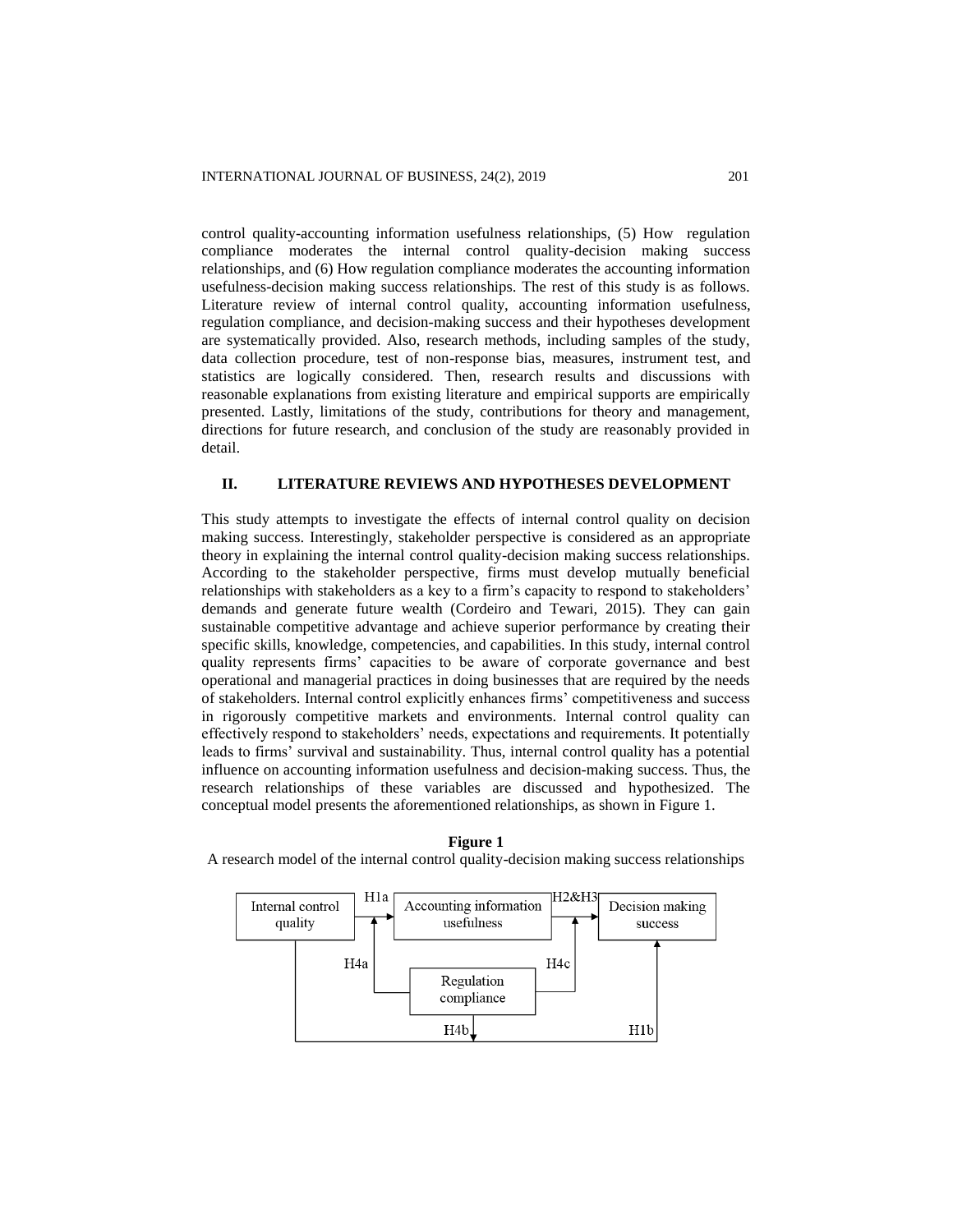## **A. Internal Control Quality**

Internal control has become a valuable mechanism in helping firms achieve business objectives, goals and targets. It is a process designed to provide reasonable assurance regarding the achievement of objectives. Its characteristics comprise of five components, namely control environments, risk assessment, control activities, information and communication, and monitoring. To provide a strong control environment, firms need to demonstrate a commitment to integrity and ethical values, managerial independence and development and performance oversight of internal control (Janvrin et al., 2012). They must establish appropriate authorities and responsibilities and hold individuals accountable for their internal control responsibilities in pursuit of objectives. Also, a commitment to attract, develop and retain competent individuals in alignment with objectives is required. For making robust risk assessment, firms need to enable identification and assessment of operational risks, determine methods and approaches of risk management, consider the potential for fraud in assessing risks to goal achievements, and evaluate changes that affect internal control system (Pridgen and Wang, 2012). In addition, firms necessarily develop control activities over technology in order to support to acceptable risk mitigation to goal achievement and deploy these activities to manifest policies and establish relevant procedures to these policies (Dickins and Fay, 2017). They need to communicate information relating to objectives and responsibilities for internal control to personnel, board of directors and external parties. In achieving a successful internal control, firms must evaluate and monitor functions and duties of internal control and take corrective actions according to internal control deficiencies (Rae et al., 2017). The quality of internal control in an organization is important for enhancing and supporting firms to survive and sustain business activities long-term and in future operations. Firms with better internal control quality can effectively respond to customers, markets and stakeholders and efficiently increase competitive advantage and organizational performance. Thus, internal control quality is a key determinant of firms' operational success. It plays an important role in driving and explaining business results.

In this study, internal control quality is defined as a set of process that can potentially guide an organization to achieve effectiveness and efficiency of operations, provide assurance regarding reliability of financial reporting and make compliance with applicable laws and regulations (Schroeder and Shepardson, 2016). Internal control presents extensive knowledge of firms' operations, knowledge and awareness of which transactions are material to their financial statements and applications and implementations of required laws, regulations, guidelines, standards, and other related issues. It can allow firms to communicate reliable information to stakeholders and encourage them to have confidence and trust in firms' business operations, activities and practices (Campbell et al., 2016). Firms with greater internal control quality can provide more accurate financial information that reflects true operations of firms' businesses and their future prospects. Better useful information encourages top management to make a good decision that continuously affects best business results, namely competitiveness, success and sustainability. In contrast, weak internal control environment allows managers to intentionally manipulate or unintentionally misstate financial and operational information (Tang et al., 2015). This environment is likely to increase information asymmetry between managers and creditors and enhance investors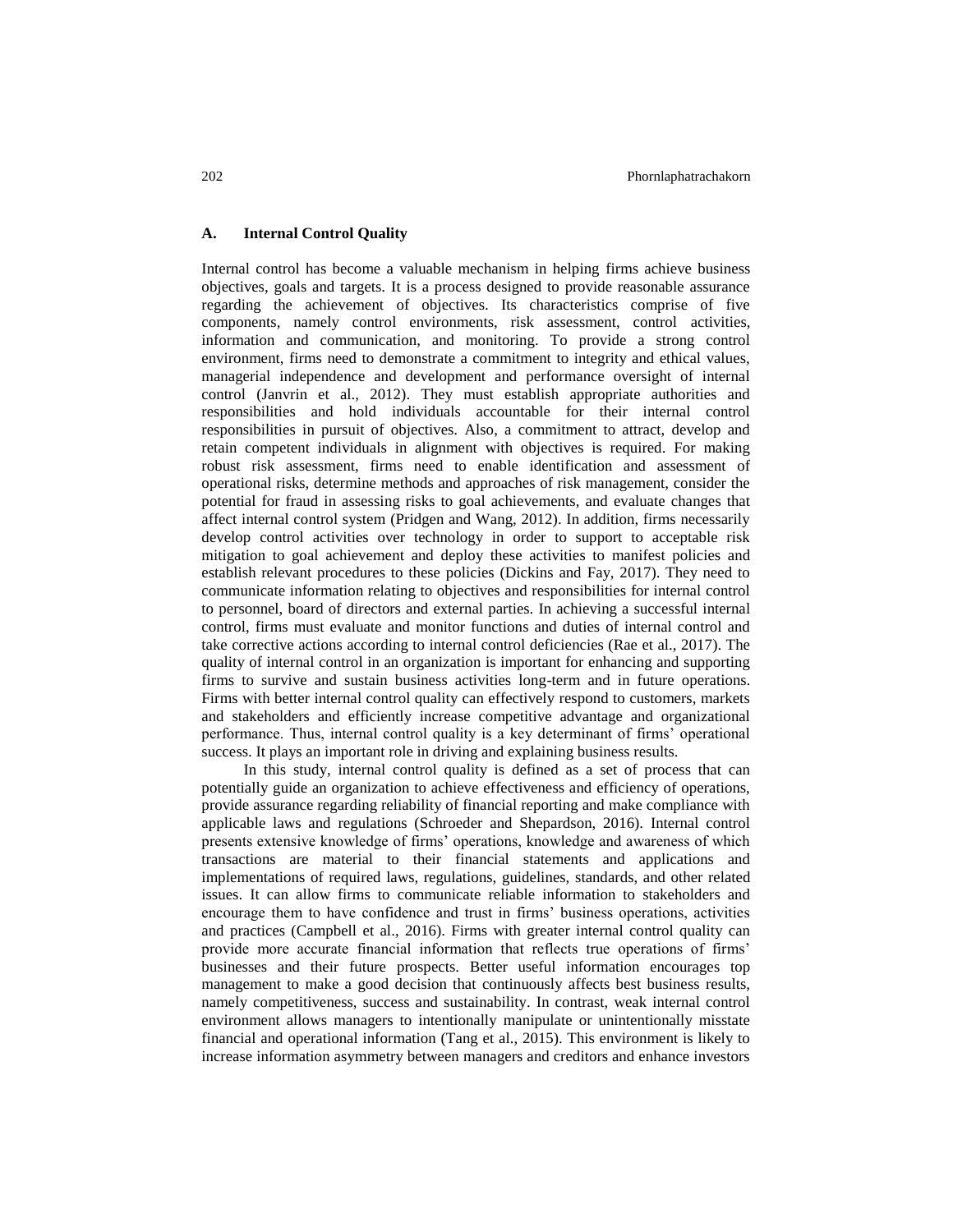to either over-invest or under-invest. Firms with weak internal control tend to have low information quality and reliability, great information noise and risk, and less information transparency. However, firms still need to develop and improve the quality of internal control system through investing appropriate resources, assets, competencies, and capabilities in order to achieve sustainable business goals. Thus, firms need to focus on creating and increasing their internal control quality. Also, internal control quality reflects an ability of firms to build and create useful accounting information through identifying and assessing risks of material misstatement of their financial statements through understanding their entities and environments. Useful accounting information includes reliabilities of accounting data, namely comparability, verification, timeliness, and understandability. In this way, internal control quality can maintain firms' capacities to identify and exploit opportunities and resilience or capacity to respond or adapt to unexpected risks and opportunities (Kinney, 2000). It can help firms successfully make good choices and alternatives of business activities and practices long-term and in future operations. Accordingly, internal control quality tends to build and create accounting information usefulness and enhance and increase firms' decision-making success. It is likely to have a positive influence on accounting information usefulness and decision-making success. Therefore,

H1: Internal control quality is positively related to (a) accounting information usefulness and (b) decision making success.

#### **B. Accounting Information Usefulness**

In existing literature, the reliability of financial statements is one valuable consequence of providing internal control quality. It potentially determines and contributes to accounting information usefulness to stakeholders. Thus, accounting information usefulness is considered as a key outcome of maintaining internal control quality. In this study, accounting information usefulness is defined as financial information that can make a difference in the decision making for financial statements users by possessing confirmatory value, predictive value or both (Frendy and Semba, 2017). Its characteristics comprise of relevance, reliability, comparability, and consistency. Relevance improves users' abilities to make a decision involving fair values compared to existing practices (Huian, 2015). It is able to provide the users with tagged information of a specific line item for their decision making. Secondly, reliability provides fair value measurements that are more verifiable, faithfully represented and unbiased than they are under existing practices (Fornaro and Barbera, 2007). It presents transparent formation to users with straightforward search and analytical capability for their decision making. Thirdly, comparability better enables different firms to measure, report and disclose fair values of assets and liabilities in a similar manner (Birt et al., 2017). It enables users to identify and understand similarities in and differences among items with at least two items. Lastly, consistency is better able to measure fair values in a similar manner from period to period (Kobayashi et al., 2016). It is a commitment to applying similar accounting standards, methods, approaches, and procedures in financial statements from past to present. It is congruent with environmental conditions and statuses. Accordingly, accounting information usefulness is a capacity of information to make a difference in a decision-making process. It provides fair value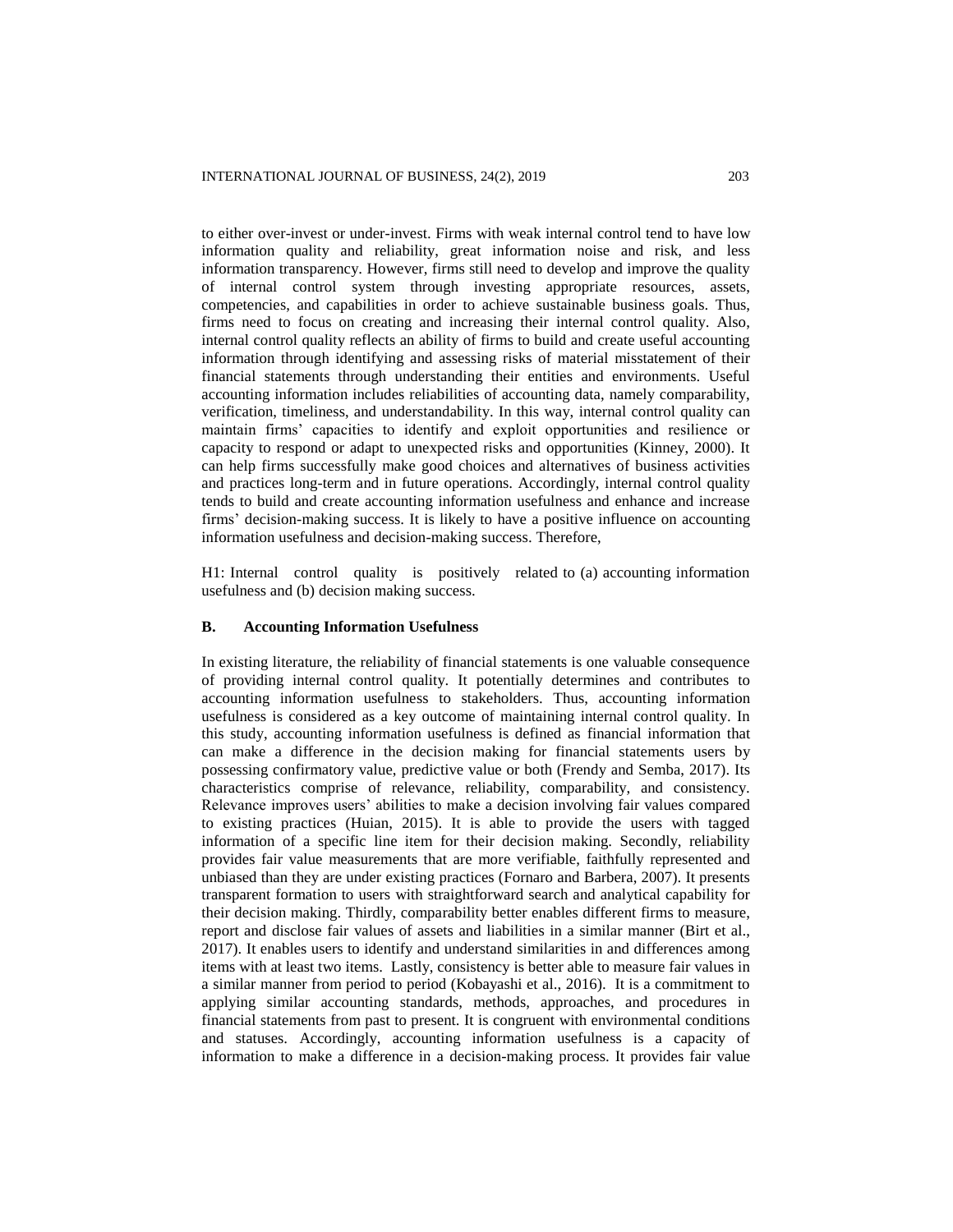information with relevance and representational faithfulness for decision making. It enhances the users' abilities to make decisions of management, operation, investment, credit, create superior performance and success from their decisions and achieve organizational objectives. Firms with accounting information usefulness can enable internal users, investors and creditors to make proper economic decisions. More accounting information usefulness significantly relates to better decision making. It explicitly determines decision making success. Thus, accounting information usefulness is likely to have a positive influence on decision making success. While accounting information usefulness is proposed to have a positive effect on decision making success, it is also hypothesized to become a moderator of the research relationships. Accounting information usefulness can enhance linking internal control quality to decision making success. Firms with better accounting information usefulness can increase the internal control quality-decision making success relationships. Hence, accounting information usefulness is likely to moderate the aforementioned research relationships. Therefore,

H2: Accounting information usefulness is positively related to decision making success. H3: Accounting information usefulness mediates the internal control quality-decision making success relationships.

## **C. Regulation Compliance**

In doing business, firms have effectively performed their business operations, activities, practices, functions, and duties in order to achieve organizational targets, goals and objectives. They need to have awareness and concerns about laws, rules, guidelines, standards, and other related issues and make a compliance of these requirements to their business methods, approaches and procedures. Successful regulation compliance can determine, drive and explain sustainable competitive advantage, superior organizational performance and long-term survival and sustainability. Therefore, regulation compliance is an important factor for continuous business success and it can enhance best business results in rigorously complex competitive environments. Here, regulation compliance refers to conforming to a rule, standard and law (Prorokowski and Prorokowski, 2014). It compasses all processes that require an entity to be aware of and conform to relevant regulations. It becomes required functions of firms in order to ensure robust and effectiveness of business strategy and successfully obtain overall risk management. Firms with potential regulation compliance tend to have outstanding corporate governance, provide a quality of internal control, present a usefulness of accounting information, and achieve superior performance and success. Regulations are defined as all laws and administrative provisions produced by governments and organs of state that have relevance for business practices (Doyle, 2007). Regulation compliance is an ability of firms to conform their duties, functions, activities, and practices to business laws, rules, standards, guidelines, and other related issues (Knuplesch et al., 2017). It provides firms' commitment to norms, regulators' perceptions and incentives for compliance. Thus, effectiveness and efficiency of regulation compliance reflect firms' business processes that successfully conform to relevant constraints, namely laws, rules, guidelines, and standards. They enhance sustainable competitive positioning and continuous performance increase. Accordingly, regulation compliance becomes firms' business process and practice that can help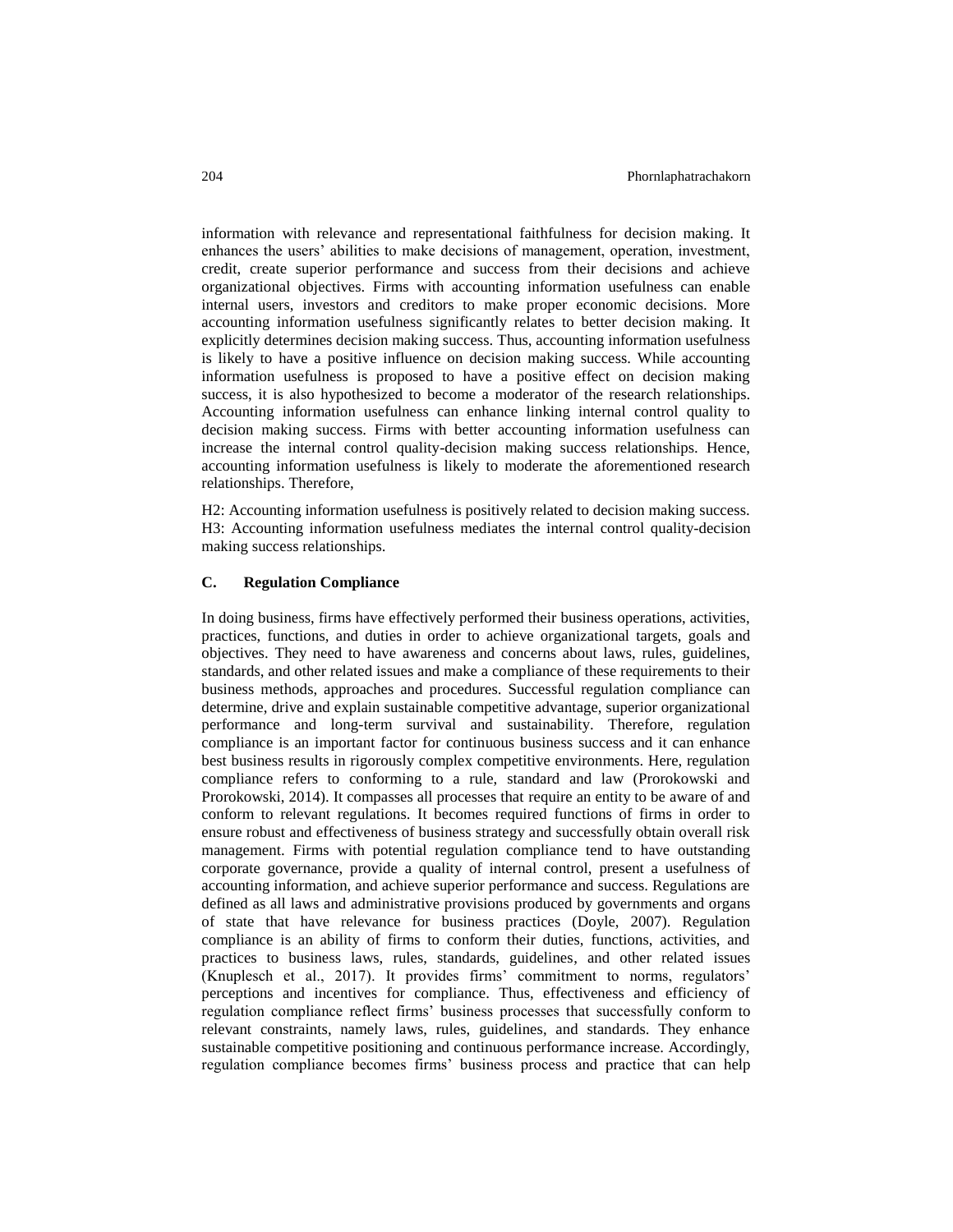achieve firms' targets, goals and objectives. In this study, regulation compliance is proposed to be a moderator of the relationships among internal control quality, accounting information usefulness and decision-making success. It is likely to positively moderate the aforementioned research relationships. More effective regulation compliance affects greater strength of the internal control quality-accounting information usefulness relationships, the internal control quality-decision making success relationships and the accounting information usefulness-decision making success relationships. Therefore,

H4: Regulation compliance moderates (a) the internal control quality-accounting. Information usefulness relationships, (b) the internal control quality-decision making success relationships and (c) the accounting information usefulness-decision making success relationships.

## **D. Decision Making Success**

Internal control quality and accounting information usefulness are determinants of decision-making success in an organization. Here, decision making success is an outcome of providing internal control quality and presenting accounting information usefulness. It is defined as firms' selection of a preferred course of action from two or more alternatives by identifying goals, gathering information and using that information to determine the best course of action to achieve the designed goals (Aritz et al., 2017). It can help firms provide better services and products rooted in an in-depth knowledge of their customers, markets and environments resulting in a sustainable competitive advantage and a superior performance. It effectively, efficiently and ultimately enhances firms' performance and profitability. Decision making success refers to an ability of firms to define problems, understand all possible alternatives and their consequences and select the very best action after evaluating all the available options (White et al., 2015). It derives from firms' preferences and their expectations about the consequences of rational choices they make by sifting through options to find a satisfactory solution. Firms with decision making success can select faster and more rational choices, alternatives and options in doing businesses by ensuring they meet the set performance goals. They can achieve sustain competitive advantage, outstanding performance and profitability and continuous long-term survival in highly complex business environments and conditions. Accordingly, decision making success is proposed to become a valuable strategic outcome of implementing internal control quality and having accounting information usefulness.

#### **III. RESEARCH METHODS**

#### **A. Sample Data and Collection Procedure**

In this study, all 150 canned and processed foods businesses in Thailand from Thai foods processors' association are the appropriate samples of the study because the Thai Government has introduced policies which support food production at high standards of safety and quality in order to enhance employment, national incomes, country development, and growth promotion. Thus, canned and processed foods businesses are an important part of the Thai economy. A mail survey procedure via questionnaire was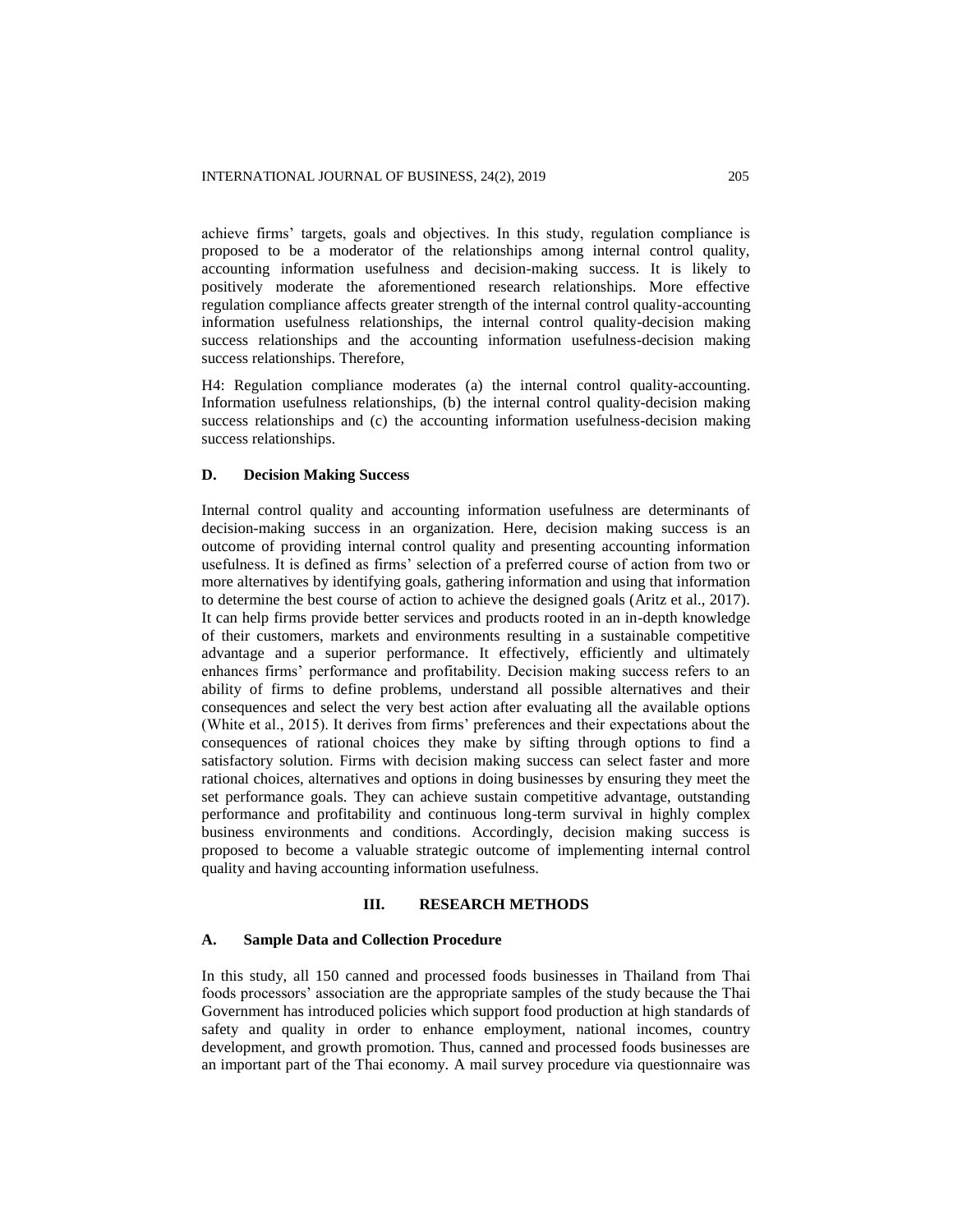used for data collection method. Internal audit executives, namely internal audit directors, internal audit managers or internal audit heads, of canned and processed foods businesses in Thailand are the key informants of the study because they have taken the highest responsibilities of internal audit and control functions and other related activities in their organization. With regard to the questionnaire mailing, 4 surveys were undeliverable because some listed firms had moved to unknown locations. Deducting the undeliverable from the original 150 mailed, the valid mailing was 146 surveys, from which 129 responses were received. Of the surveys completed and returned, 126 were usable. The effective response rate was approximately 86.30%. Then, the response rate for a mail survey, with an appropriate follow-up procedure, if greater than 20% is considered acceptable (Aaker *et al.*, 2001). To test potential and non-response bias and to detect possible problems with non-response errors, the assessment and investigation of non-response-bias was centered on a comparison of the first and the second wave data as recommended by Armstrong and Overton (1977). There were no statistically significant differences between first and second groups at a 95% confidence level as firm size (t = 0.12, p > .05), firm age (t = 0.13, p > .05) and firm capital ( $t = 0.11$ ,  $p > .05$ ). In this regard, neither procedure showed significant differences. Accordingly, this study can appropriately use the samples of this for testing the research relationships and approving the research results.

#### **B. Measures**

All constructs were measured using a 5-point Likert scale  $(1 =$  strongly disagree to  $5 =$ strongly agree), except for firm size, firm age and firm capital. Measurements of these constructs are self-developed from existing literatures as shown in Table 1. Appendix A presents the measurements of all variables in this study.

| A summary of measurements of all variables |       |                                    |
|--------------------------------------------|-------|------------------------------------|
| Variables                                  | Items | References                         |
| Internal control quality                   | 5.    | Schroeder and Shepardson (2016)    |
| Accounting information usefulness          | 4     | Frendy and Semba (2017)            |
| Regulation compliance                      |       | Prorokowski and Prorokowski (2014) |
| Decision making success                    |       | Aritz et al. (2017)                |

**Table 1**

Here, internal control quality, accounting information usefulness, regulation compliance, and decision-making success are the variables of the study. Firstly, internal control quality is a set of process that can potentially guide an organization to achieve effectiveness and efficiency of operations, provide assurance regarding reliability of financial reporting and make compliance with applicable laws and regulations (Schroeder and Shepardson, 2016). Five-item scale was developed to assess how firms set a good system of internal control and define an appropriate standard of operational management and control in order to achieve their continuous organizational learning, successful risk management and firm innovation that affect sustainable competitive advantage and long-term performance. Secondly, accounting information usefulness is defined as a capacity of financial information that make a difference in the decision making for financial statements users by possessing confirmatory value, predictive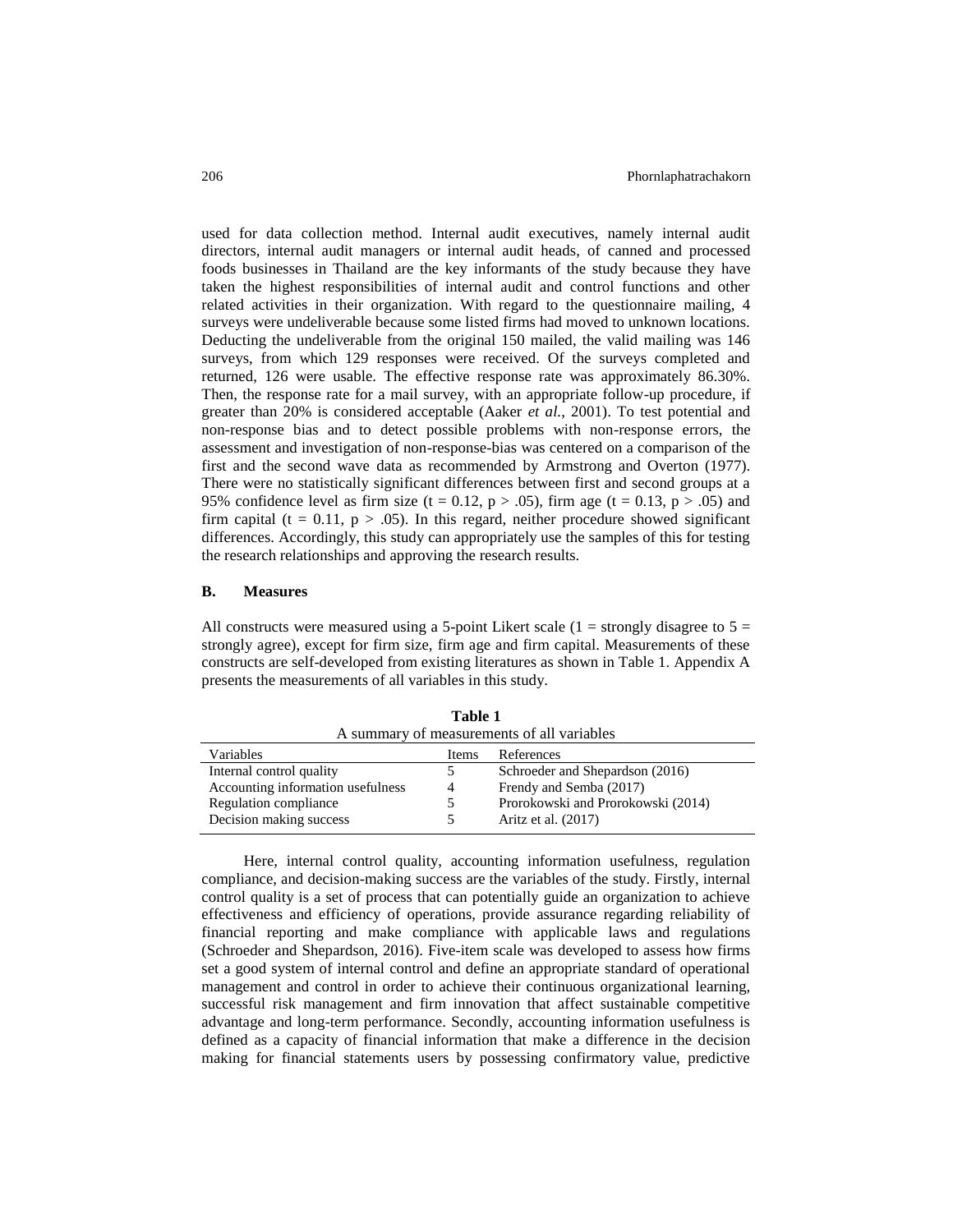value or both (Frendy and Semba, 2017). Four-item scale was established to measure how firms provide financial information that has the significant characteristics for creating effective uses and benefits in an organization, namely relevance, reliability, comparability, and consistency. Thirdly, regulation compliance refers to conforming to a rule, standard and law (Prorokowski and Prorokowski, 2014). Five-item scale was initiated to evaluate how firms compass all processes that require an entity to be aware of and conform to relevant regulations which have become required functions of firms in doing businesses. Lastly, decision making success is a firm's selection of a preferred course of action from two or more alternatives by identifying goals, gathering information and using that information to determine the best course of action to achieve the designed goals (Aritz et al., 2017). Five-item scale was defined to gauge how firms have produced better services and products rooted in an in-depth knowledge of their customers, markets and environments resulting in a sustainable competitive advantage and a superior performance.

To prove the aforementioned research relationships in this study, the control variables of the study are considered as firm size, firm age and firm capital. Firm age (FA) was measured by the number of years a firm has been in existence (Zahra et al., 2000) by using a dummy variable as less than 10 years  $= 0$  and equal to or greater than 15 years = 1. Also, firm size (FS) was measured by the number of employees in a firm (Arora and Fosfuri, 2000) by using a dummy variable as less than 150 employees  $= 0$ and equal to or greater than 150 employees  $= 1$ . In addition, firm capital (FC) was measured by the amount of money a firm has invested in doing business (Ussahawanitchakit, 2007) by using a dummy variable as less than 100 million baht  $= 0$ and equal to or greater than 100 million baht  $= 1$ .

#### **C. Measurement Model, Construct Validity and Reliability**

After verifying that an exploratory factor analysis for scale items results in the expected construct solutions, the current study performs confirmatory factor analysis and assesses the construct validity and reliability of the measures following Gerbing and Anderson (1988). The measurement model estimation results for factor loadings and composite reliability for each construct are provided in Table 2. Firstly, confirmatory factor analysis was implemented to assess the underlying relationships of a large number of items and to determine whether they can be reduced to a smaller set of factors (Bagozzi et al., 1991; Nunnally and Bernstein, 1994). All factor loadings are larger than the 0.40 cut-off and are statistically significant. Secondly, discriminant power was utilized to gauge the validity of the measurements by item-total correlation (Churchill, 1979). In the scale validity, item-total correlation is larger than 0.30. Lastly, the reliability of the measurements was evaluated by Cronbach alpha coefficients (Nunnally and Bernstein, 1994). In the scale reliability, Cronbach alpha coefficients are larger than 0.70. Accordingly, all the factor loadings for each construct turn out to be significant, providing a convergent validity. This study also establishes reliability by securing composite reliability for each construct. Thus, the scales of all measures appear to produce internally consistent results and these measures are deemed appropriate for further analysis as they express an accepted validity and reliability in this study.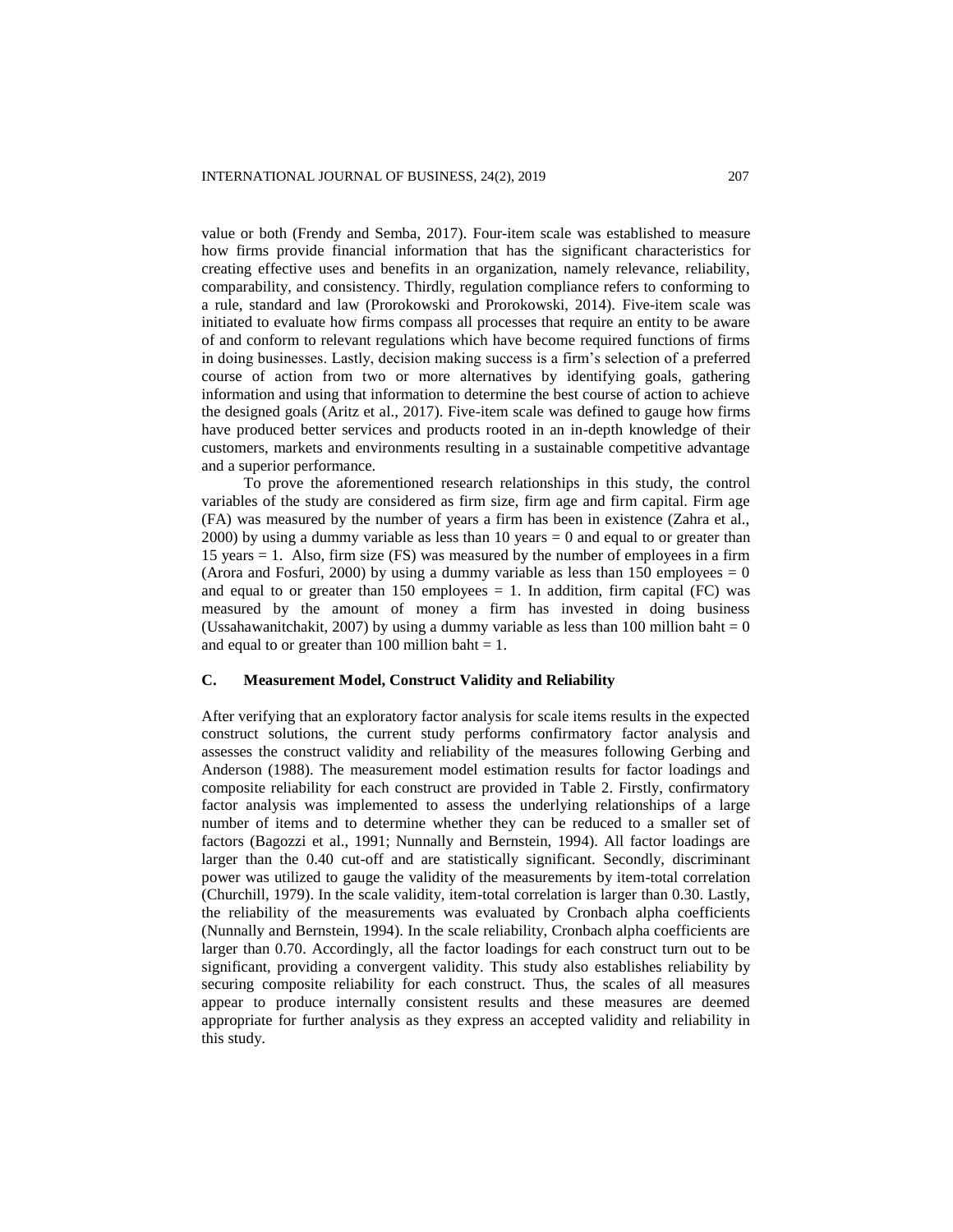| Results of measure validation           |               |               |          |
|-----------------------------------------|---------------|---------------|----------|
| <b>Items</b>                            | Factor        | Item-total    | Cronbach |
|                                         | Loadings      | Correlation   | Alpha    |
| Internal control quality (ICQ)          | $0.78 - 0.83$ | $0.70 - 0.83$ | 0.72     |
| Accounting information usefulness (AIU) | $0.67 - 0.87$ | $0.67 - 0.87$ | 0.86     |
| Regulation compliance (RGC)             | $0.77 - 0.88$ | $0.76 - 0.89$ | 0.87     |
| Decision making success (DMS)           | $0.88 - 0.93$ | 0.87-0.94     | 0.95     |

**Table 2**

## **IV. RESULTS AND DISCUSSION**

Table 3 presents the descriptive statistics and correlation matrix for all variables. With respect to potential problems relating to multicollinearity, variance inflation factors (VIFs) were used to provide information on the extent to which non-orthogonality among independent variables inflates standard errors. The VIFs range from 1.03 to 2.50, well below the cut-off value of 10 as recommended by Neter et al. (1985), means that the independent variables are not correlated with each other. Therefore, there are no substantial multicollinearity problems encountered in this study.

**Table 3** Descriptive statistics and correlation matrix Variables ICQ AIU RGC DMS Mean 1.23 4.19 4.00 3.94 Standard Deviation 0.36 0.39 0.42 0.63 Internal control quality (ICQ) Accounting information usefulness (AIU)  $0.36^{**}$ Regulation compliance (RGC)  $0.18$  0.68\*\*\*<br>Decision making success (DMS)  $0.32^{**}$  0.55\*\*\* Decision making success (DMS)  $0.32^{**}$   $0.55^{***}$   $0.74^{***}$ 

 $p<05$ ,  $*^{**}p<01$ 

| Table 4           |                                                     |              |          |         |                |
|-------------------|-----------------------------------------------------|--------------|----------|---------|----------------|
|                   | Results of path coefficients and hypotheses testing |              |          |         |                |
| <b>Hypotheses</b> | Relationships                                       | Coefficients | Standard | t-value | <b>Results</b> |
|                   |                                                     |              | error    |         |                |
| H1a               | $ICO \rightarrow AIU$                               | $0.33***$    | 0.14     | 2.34    | Supported      |
| H1b               | $ICQ \rightarrow DMS$                               | $0.68***$    | 0.28     | 2.45    | Supported      |
| H <sub>2</sub>    | $AIU \rightarrow DMS$                               | $1.91***$    | 0.61     | 3.14    | Supported      |
| H <sub>3</sub>    | $ICQ \rightarrow AIU$                               | $0.33***$    | 0.14     | 2.34    | Supported      |
|                   | $AIU \rightarrow DMS$                               | $1.91***$    | 0.61     | 3.14    |                |

 $*^*p<.05$ ,  $*^*p<.01$ , CFI = 0.93; GFI = 0.94; IFI = 0.92; RMSEA = 0.04

To investigate and verify the relationships among internal control quality, accounting information usefulness, regulation compliance, and decision-making success, structural equation model and multiple regression analysis are considered as the appropriate statistical methods. Structural equation model is applied to test the main research relationships while multiple regression analysis is implemented to examine the moderating effects of the research relationships. Table 4 presents the results of path coefficients and hypotheses testing of the research relationships. The comparative fit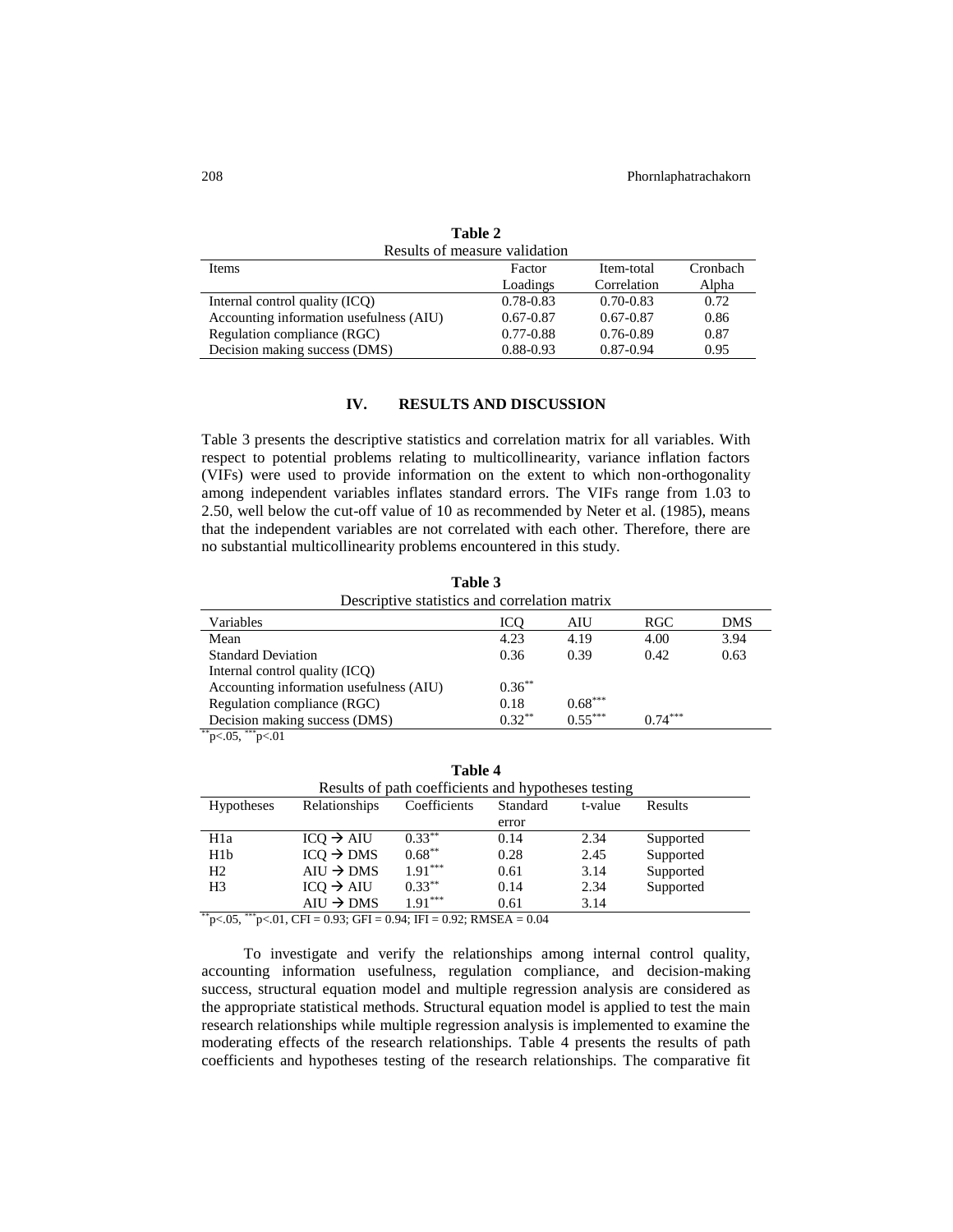index (CFI), the goodness of fit index (GFI), the incremental fit index (IFI), and the root mean square error of approximation (RMSEA) are considered as the determinants of the goodness of fit of the models in the study (Herda and Lavelle, 2012). Firstly, CFI values always lie between 0 and 1, with values over 0.90 indicating a relatively good fit (Bentler, 1990). Secondly, GFI value is an index that ranges from 0 to 1, with value over 0.90 indicating a relatively good fit (Byrne, 1998). Thirdly, IFI values exceeding 0.90 indicate a relatively good fit (Kline, 1998). Lastly, a RMSEA value of less than 0.05 indicates a close fit and less than 0.08 suggests a marginal fit (Bollen and Long, 1993). Thus, the initial test of the measurement model results in a good fit to the data.

### **A. The Relationships among Internal Control Quality, Accounting Information Usefulness and Decision-Making Success**

In Table 4, the results show that internal control quality has a significant positive influence on accounting information usefulness ( $b = 0.66$ ,  $p < 0.02$ ) and decisionmaking success ( $b = 0.68$ ,  $p < 0.02$ ). Internal control quality is an important determinant of both accounting information usefulness and decision-making success. Thus, it plays a key role in driving accounting information usefulness and decisionmaking success. In existing literature, internal control quality can potentially guide an organization to achieve effectiveness and efficiency of operations, provide assurance regarding reliability of financial reporting and make compliance with applicable laws and regulations (Schroeder and Shepardson, 2016). It also helps communicate reliable information to stakeholders and encourage them to have confidence and trust in firms' business operations, activities and practices (Campbell et al., 2016). Firms with greater internal control quality can increase information asymmetry between managers and creditors and enhance investors to either over-invest or under-invest. Thus, internal control quality can enhance usefulness of firms' information to inside users and external parties. *Therefore, Hypothesis 1a is supported*. Similarly, internal control quality can improve firms' decision-making process and increase their decision-making success. It explicitly helps maintain their capacities to identify and exploit opportunities and resilience or capacity to respond or adapt to unexpected risks and opportunities (Kinney, 2000). Successfully making good choices and alternatives of business activities and practices can enhance firms' sustainable competitive advantage and superior performance. Then, internal control quality positively influences firms' decision-making success. Therefore, Hypothesis 1b is supported.

Interestingly, accounting information usefulness importantly determines, drives and explains decision making success. It has an important positive effect on decision making success ( $b = 1.91$ ,  $p < 0.01$ ). In this study, accounting information usefulness can make a difference in a decision-making process. It provides fair value information with relevance and representational faithfulness for decision making. It enhances the users' abilities to make decisions of management, operation, investment, credit, create superior performance and success from their decisions and achieve organizational objectives. Firms with accounting information usefulness can make a difference in the decision making for financial statements users by possessing confirmatory value, predictive value or both (Frendy and Semba, 2017). They tend to effectively achieve continuous success, long-term survival and future sustainability in doing businesses. More usefulness of accounting information reflects efficiency, effectiveness and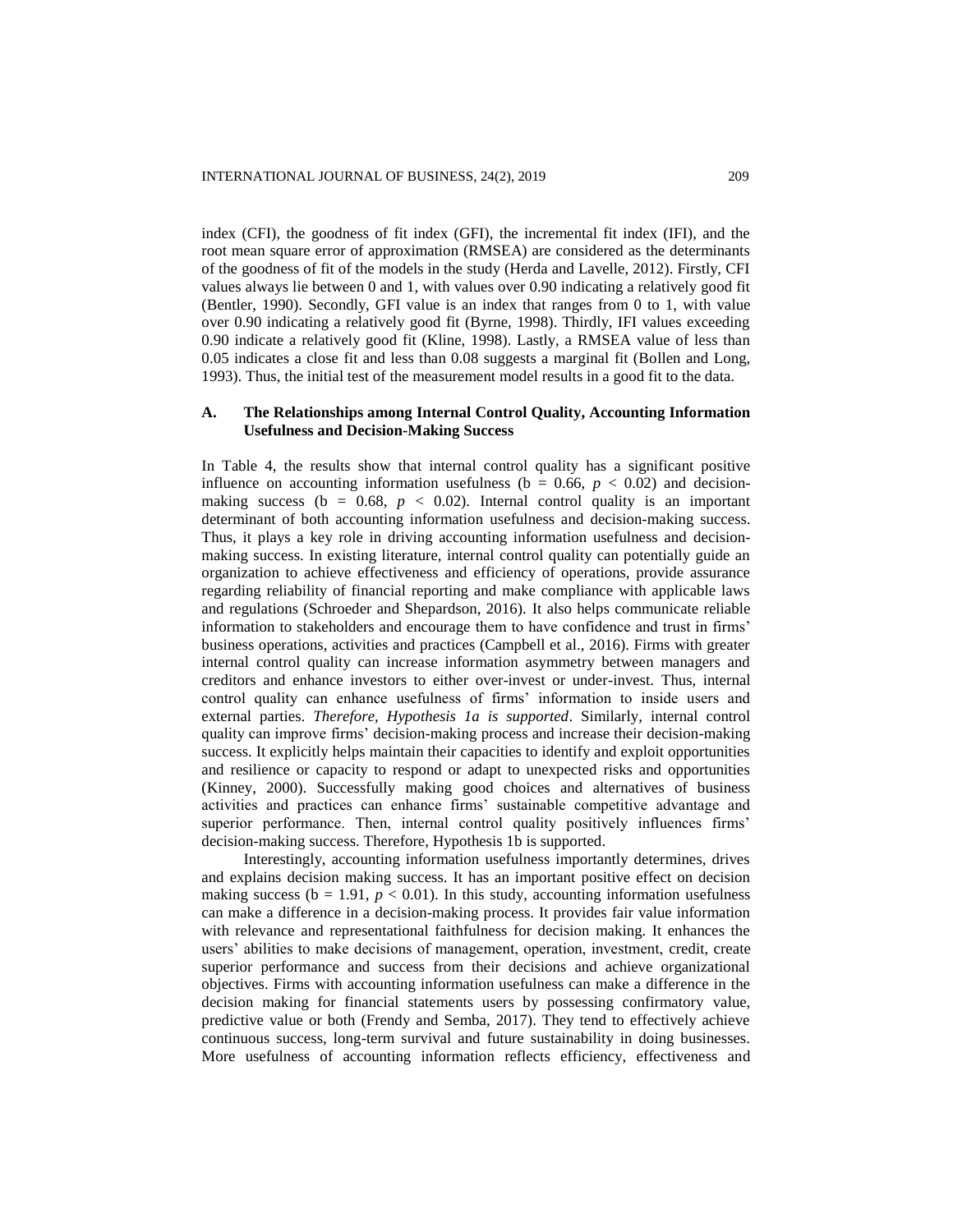success of firms' business operations, activities and practices. Therefore, Hypothesis 2 is supported. Also, accounting information usefulness plays an important mediating role in affecting the internal control quality-decision making success relationships. It definitely links internal control quality to decision making success. Firms with internal control quality can increase decision making success through providing a helpful connection of accounting information usefulness. They can have a potential relationship between internal control quality and accounting influence usefulness while accounting information usefulness of firms can also relate to decision making success. Accordingly, accounting information usefulness positively mediates the internal control quality-decision making success relationships. Therefore, Hypothesis 3 is supported.

|                   |                       | Table 5                                              |            |
|-------------------|-----------------------|------------------------------------------------------|------------|
|                   |                       | Results of multiple regression aanalyse <sup>s</sup> |            |
| Independent       |                       | Dependent variables                                  |            |
| variables         | AIU                   | DMS                                                  | <b>DMS</b> |
| <b>ICQ</b>        | $0.24*$               | 0.11                                                 |            |
|                   | (0.13)                | (0.13)                                               |            |
| AIU               |                       |                                                      | 0.05       |
|                   |                       |                                                      | (0.18)     |
| RGC               | $0.62^{\ast\ast\ast}$ | $0.73***$                                            | $0.67***$  |
|                   | (0.12)                | (0.12)                                               | (0.17)     |
| <b>ICQ*RGC</b>    | $0.22*$               | $0.20*$                                              | 0.09       |
|                   | (0.12)                | (0.13)                                               | (0.08)     |
| FA                | $-0.02$               | $-0.03$                                              | $-0.14$    |
|                   | (0.19)                | (0.20)                                               | (0.18)     |
| FS                | 0.12                  | 0.02                                                 | $-0.04$    |
|                   | (0.13)                | (0.13)                                               | (0.14)     |
| FC                | $-0.16$               | $-0.04$                                              | 0.03       |
|                   | (0.15)                | (0.15)                                               | (0.15)     |
| AdjR <sup>2</sup> | 0.52                  | 0.51                                                 | 0.49       |

#### **B. The Moderating Effects of the Research Relationships**

 $p<0.05$ , \*\*\*p $<0.01$ , a Beta coefficient with standard errors in parenthesis.

Table 5 presents the rresults of multiple regression analyses for examining the moderating effects of the research relationships. To achieve business targets, goals and objectives, firms need to be aware of, conform to and concern with laws, rules, guidelines, standards, and other related issues and comply with these requirements to their business methods, approaches and procedures (Prorokowski and Prorokowski, 2014). Regulation compliance reflects an ability of firms to conform their duties, functions, activities, and practices to business laws, rules, standards, guidelines, and other related issues (Knuplesch et al., 2017). It provides firms' commitment to norms, regulators' perceptions and incentives for compliance. Successful regulation compliance can determine, drive and explain sustainable competitive advantage, superior organizational performance and long-term survival and sustainability. Thus, regulation compliance can help promote the effects of internal control quality on accounting information usefulness and decision-making success. It can strengthen the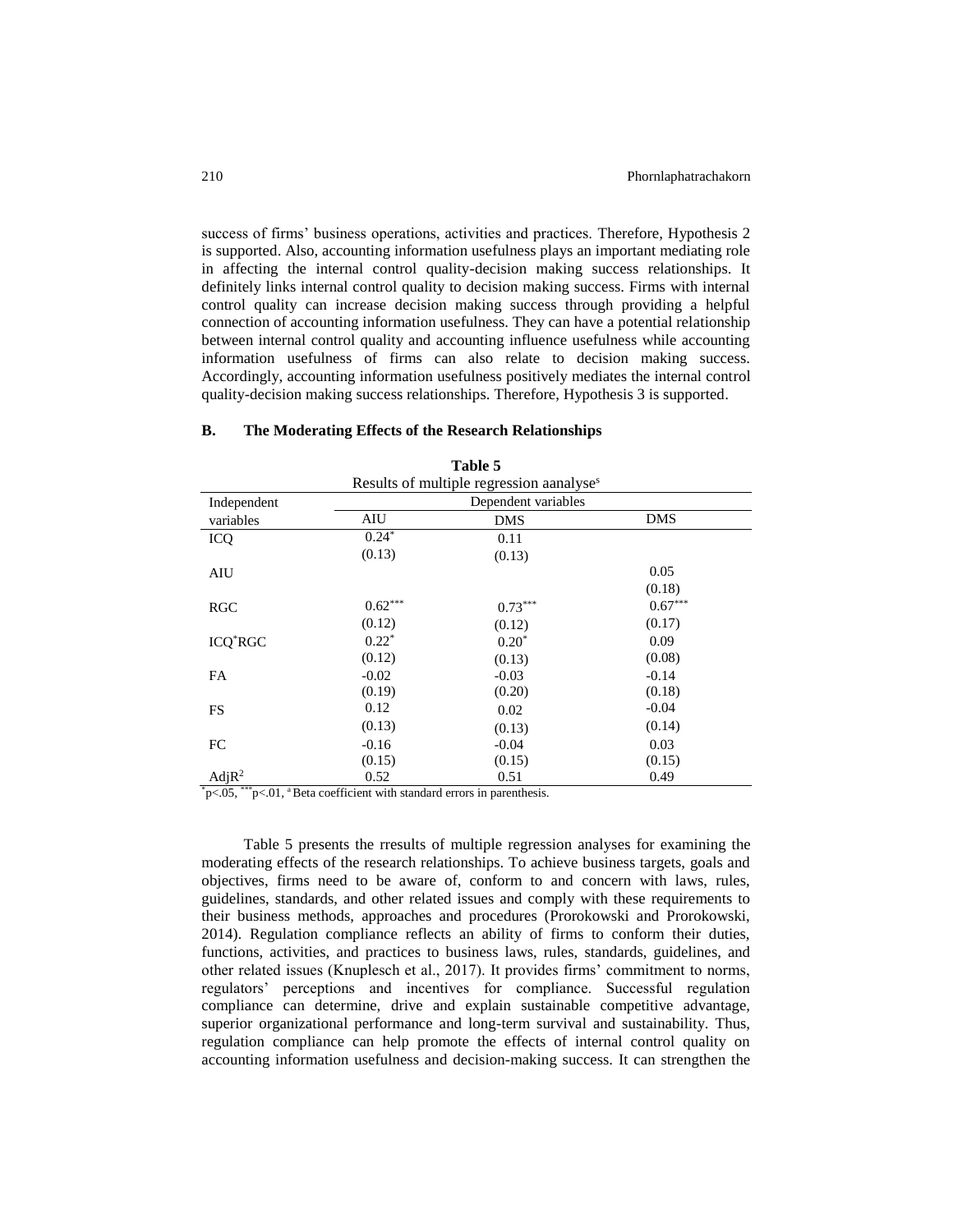internal control quality-accounting information usefulness relationships ( $b = 0.22$ ,  $p <$ 0.09) and the internal control quality-decision making success relationships ( $b = 0.20$ ,  $p$ < 0.10). Better regulation compliance is positively related to the aforementioned research relationships. Therefore, Hypotheses 4a-4b are supported. However, regulation compliance does not moderate the accounting information usefulness-decision making success relationships ( $b = 0.09$ ,  $p < 0.27$ ). Even though firms have conformed to all required regulations, they still have a weak relationship between accounting information usefulness and decision-making success because firms' decision-making success explicitly follows their capacities to use and utilize valuable information but does not depend on successful regulation compliance. Thus, regulation compliance is not a moderator of the accounting information usefulness-decision making success relationships. Therefore, Hypotheses 4c is not supported. Figure 2 shows a summary of the internal control quality-decision making success relationships.





#### **V. CONTRIBUTIONS AND DIRECTIONS FOR FUTURE RESEARCH**

## **A. Theoretical Contribution and Directions for Future Research**

Internal control is one source of firms' corporate governance and it is a valuable tool and mechanism in enhancing firms' sustainable competitive advantage by encouraging their efficient and effective performance. This study definitely confirms that internal control is important for doing businesses and internal control quality plays a significant role in determining both accounting information usefulness and decision-making success. It is congruent with the stakeholder perspective by considering internal control quality as a reflection of firms' capacities to respond to stakeholders' demands and generate future wealth. To increase and expand the current study, future research is needed to collect data from larger different populations because a population of canned and processed foods businesses in Thailand is small in order to verify and prove the relationships among internal control quality, accounting information usefulness, regulation compliance, and decision-making success and test the generalizability of the study. While accounting information usefulness comprise four dimensions, namely relevance, reliability, comparability, and consistency, future research may search for more information and do more literature reviews relating to the dimensions of accounting information usefulness. Future research needs to investigate the mediating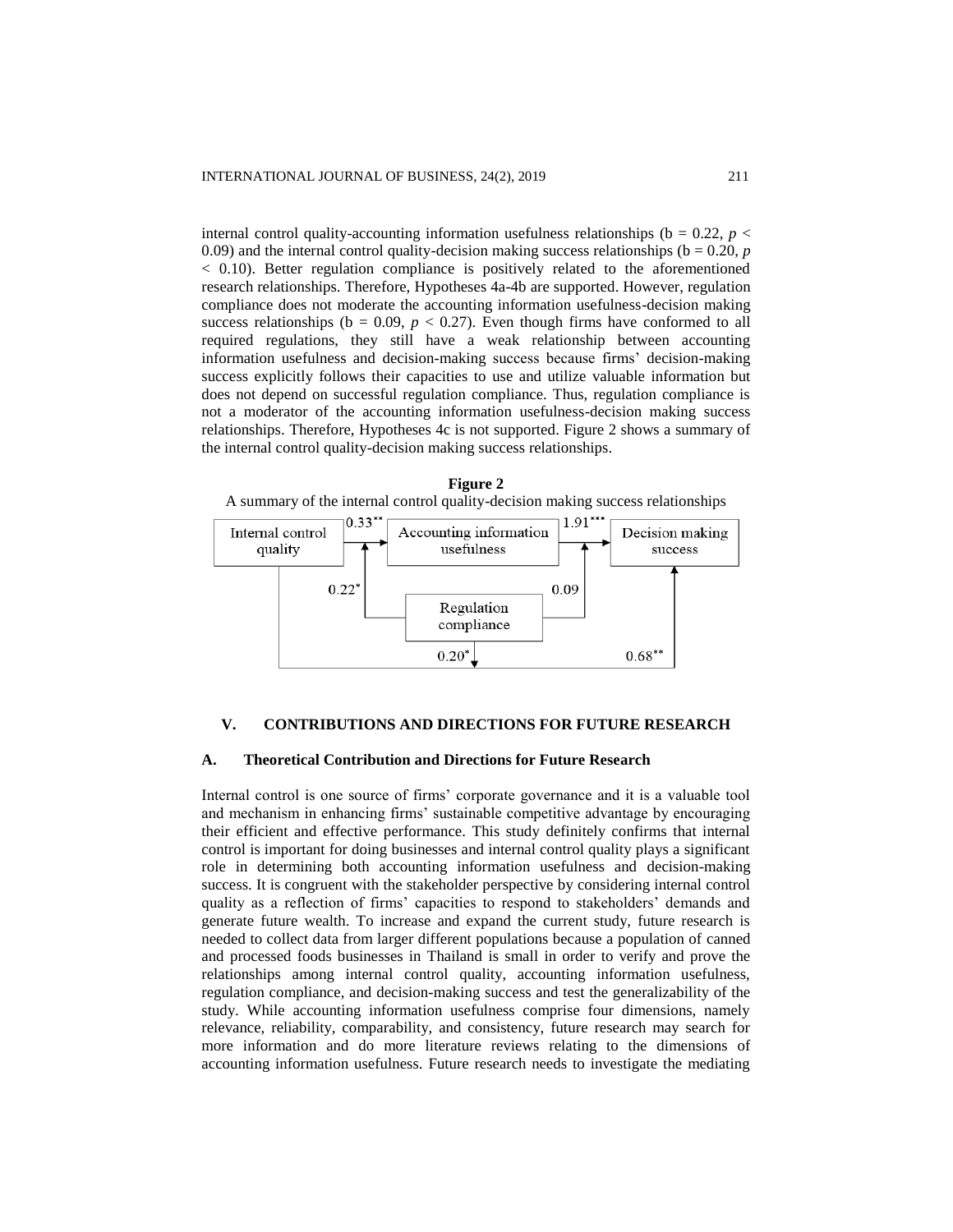effects of these accounting information usefulness dimensions on the research relationships.

#### **B. Managerial Contribution**

Internal control quality becomes a significant driver of firms' competitive advantage and performance. Thus, firms need to pay an attention to how firms build and create efficiency, effectiveness and quality of internal control system. They must invest and allocate their resources, assets, capacities, capabilities, abilities, and competencies to their internal control system. Also, firms can continuously learn benefits, contributions and advantages of internal control system and utilize that system to achieve their business targets, goals and objectives, namely performance, success, survival, and sustainability. Accordingly, firms can provide internal control quality through learning and understanding its characteristics and capacities and apply it to their operations, activities, activities, and practices. More internal control quality is likely to affect better goal achievement in long term and future operations under rigorous complex business environments, markets and conditions.

## **VI. CONCLUSION**

Internal control quality plays an important role in defining, determining, driving, and explaining firms' outcome, namely competitive advantage, performance, success, survival, and sustainability. Here, this study aims at examining the impacts of internal control quality on decision making success of canned and processed foods businesses in Thailand. This study considers internal control quality, accounting information usefulness, regulation compliance, and decision-making success as the independent variable, mediating variable, moderating variable, and dependent variable respectively. In this study, 126 canned and processed foods businesses in Thailand are the samples of the study. The results show that internal control quality has a significant positive effect on both accounting information usefulness and decision-making success. In addition, accounting information usefulness has a potential positive influence on decision making success and it is also a mediator of the internal control quality-decision making success relationships. Likewise, regulation compliance explicitly moderates the internal control quality-accounting information usefulness relationships and the internal control qualitydecision making success relationships. Accordingly, firms need to pay attention to building and creating a good internal control system through investing and allocating their resources and assets. They can use and utilize the internal control system to enhance their competitiveness and outstanding outcome. For achieving the research's expansions, future research needs to collect data from larger different populations, search for more information and do more literature reviews relating to the dimensions of accounting information usefulness and test the mediating effects of these dimensions on the research relationships.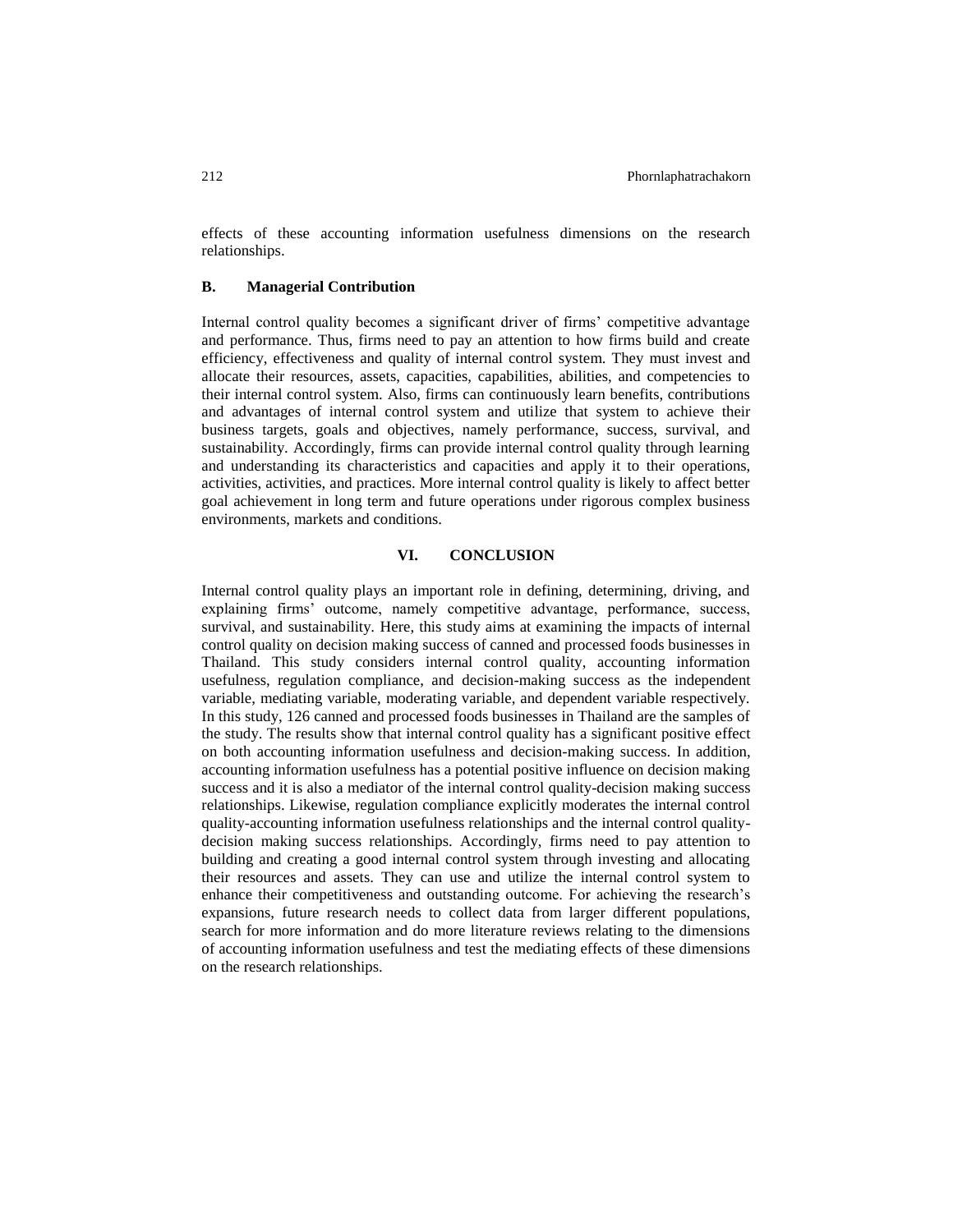|       | <b>Appendix A</b>                                                                                                                         |
|-------|-------------------------------------------------------------------------------------------------------------------------------------------|
|       | Measurement of all variables                                                                                                              |
| Items |                                                                                                                                           |
|       | Internal control quality (ICQ)                                                                                                            |
| 1.    | We believe that a quality of internal control system can enhance and promote firms'<br>operational efficiency and effectiveness.          |
| 2.    | We can utilize internal control system to achieve firms' business targets, goals and                                                      |
|       | objectives.                                                                                                                               |
| 3.    | We focus on implementing internal control quality in order to build and create effectiveness                                              |
|       | of business operations, activities and practices.                                                                                         |
| 4.    | We can provide and present a reliability of financial reporting under benefiting and<br>maintaining a quality of internal control system. |
| 5.    | We can successfully conform to all required regulations, namely laws, rules, guidelines,                                                  |
|       | standards, and other related issues within internal control quality.                                                                      |
|       | Accounting information usefulness (AIU)                                                                                                   |
| 1.    | We can provide value information for making a decision involving fair values compared to                                                  |
|       | existing practices.                                                                                                                       |
| 2.    | We can present fair value measurements of information that are more verifiable, faithfully                                                |
|       | represented and unbiased than we are under existing practices.                                                                            |
| 3.    | We can better enable different firms to measure, report and disclose fair values of                                                       |
|       | information relating to assets and liabilities in a similar manner.                                                                       |
| 4.    | We are better able to measure fair values of information in a similar manner from period to<br>period.                                    |
|       | Regulation compliance (RGC)                                                                                                               |
| 1.    | We have effectively operated our business activities and practices according to laws, rules                                               |
|       | and other related regulations.                                                                                                            |
| 2.    | We have a successful administration and management under societal criterions and                                                          |
|       | acceptable standards.                                                                                                                     |
| 3.    | We have systematically studied and analyzed related laws, rules and guidelines and                                                        |
|       | effectively implemented them in doing businesses.                                                                                         |
| 4.    | We believe that objective awareness of and concern with laws, rules and other related                                                     |
|       | regulations can efficiently and effectively affect our performance.                                                                       |
| 5.    | We emphasize an analysis of forthcoming laws, rules and other related regulations and doing                                               |
|       | research with these issues in order to gain effective implementation.                                                                     |
|       | Decision making success (DMS)                                                                                                             |
| 1.    | We have gained continuous operations, management and performance through providing<br>decision making success.                            |
| 2.    | We can always select good alternatives and options and choose best ways in making                                                         |
|       | investments of our operations.                                                                                                            |
| 3.    | We can effectively use appropriate skepticism for managing organizational operations.                                                     |
| 4.    | We can analyze and search for good trends and ways of doing businesses in in the long                                                     |
|       | term and in the future operations.                                                                                                        |
| 5.    | We can gain maximized operational efficiency and effectiveness under a quality of best                                                    |
|       | decision-making process.                                                                                                                  |
|       |                                                                                                                                           |
|       |                                                                                                                                           |
|       | <b>REFERENCES</b>                                                                                                                         |
|       |                                                                                                                                           |

Aaker, D.A., V. Kumar, and G.S. Day, 2001, *Marketing Research*. New York: John Wiley and Sons.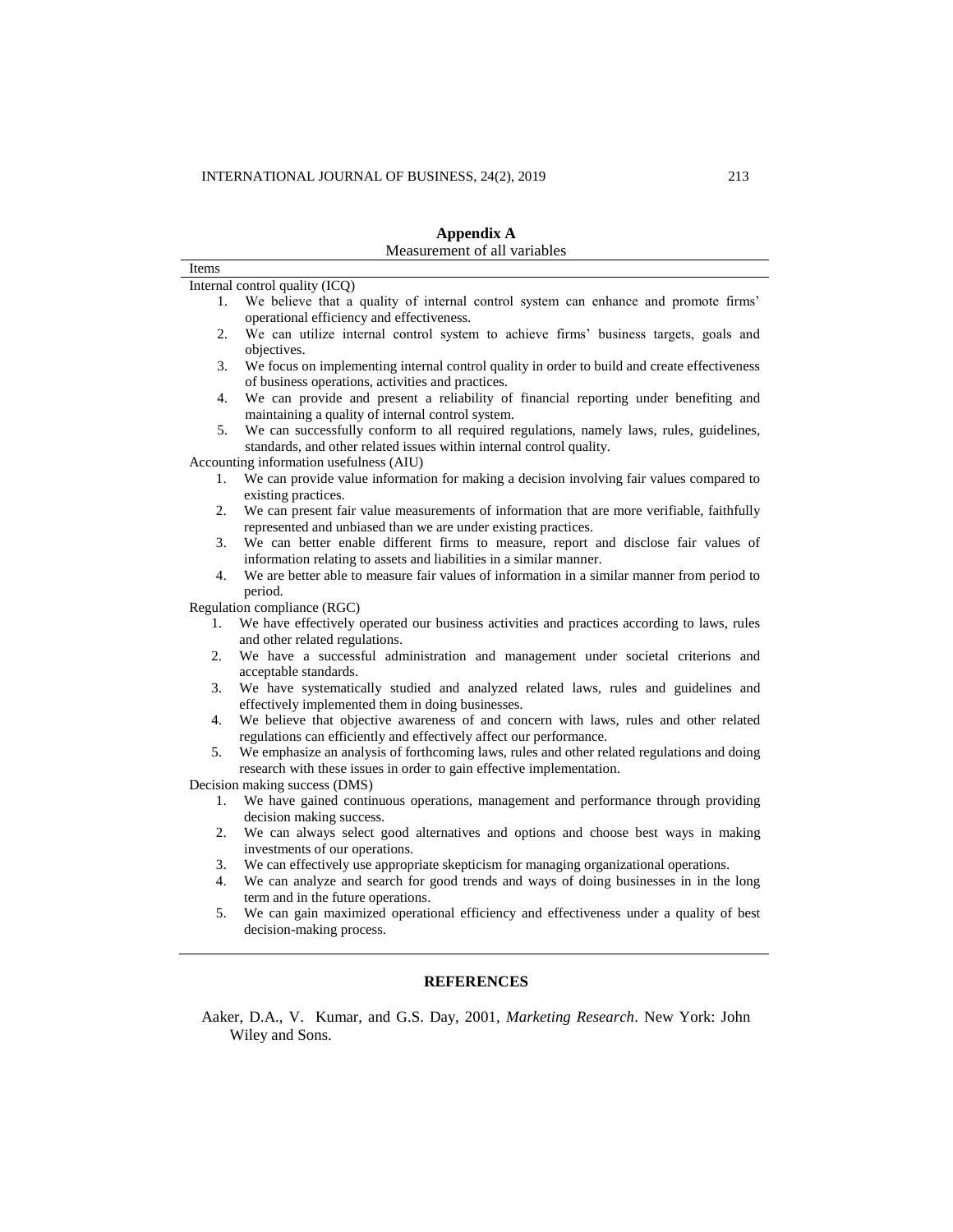- Aritz, J., R. Walker, P. Cardon, and Z. Li, 2017, "Discourse of Leadership: The Power of Questions in Organizational Decision Making*.*" *International Journal of Business Communication*, 54(2), 161-181.
- Armstrong, J.S., and T.S. Overton, 1977, "Estimating Non-response Bias in Mail Surveys." *Journal of Marketing Research*, 14(3), 396-402.
- Arora, A., and A. Fosfuri, 2000, "Wholly Owned Subsidiary versus Technology Licensing in the Worldwide Chemical Industry." *Journal of International Business Studies*, 31(4), 555-572.
- Bagozzi, R.P., Y. Yi, and L.W. Phillips, 1991, "Assessing Construct Validity in Organizational Research." *Administrative Science Quarterly*, 36(3), 421-458.
- Bentler, P.M., 1990, "Comparative Fit Indices in Structural Models." *Psychological Bulletin*, 107, 238-246.
- Birt, J.L., K. Muthusamy, and P. Bir, 2017, "XBRL and Qualitative Characteristics of Useful Financial Information." *Accounting Research Journal*, 30(1), 107-126.
- Bollen, K.A., and J.S. Long, 1993, *Testing Structural Equation Models*. Sage Publications, California.
- Byrne, B.M., 1998, *Structural Equation Modeling with LISREL, Prelis and Simplis: Basic Concepts, Applications and Programming*. L. Erlbaum Associates, New Jersey.
- Campbell, S., Y. Li, J. Yu, and Z. Zhang, 2016, "The Impact of Occupational Community on the Quality of Internal Control." *Journal of Business Ethics*, 139, 271-285.
- Churchill, G.A., Jr., 1979, "A Paradigm for Developing Better Measures of Marketing Constructs*.*" *Journal of Marketing Research*, 16(February), 64–73.
- Cordeiro, J.J., and M. Tewari, 2015, "Firm Characteristics, Industry Context and Investor Reactions to Environmental CSR*.*" *Journal of Business Ethics*, 130, 833- 849.
- Dickins, D., and R.G. Fay, 2017, "COSO 2013: Aligning Internal Controls and Principles." *Issues in Accounting Education*, 32(3), 117-127.
- Doyle, E., 2007, "Compliance Obstacles to Competitiveness." *Corporate Governance*, 7(5), 612-622.
- Fornaro, J.M., and A.T., Barbera, 2007, "The New Fair Value Hierarchy: Key Provisions, Implications and Effect on Information Usefulness." *Review of Business*, 27(4), 31-37.
- Frendy, and H.D. Semba, 2017, "Does Recycling Improve Information Usefulness of Income? The Care of Japan." *Asian Review of Accounting*, 25(3), 376-403.
- Gerbing, D.W., and J.C., Anderson, 1988, "An Updated Paradigm for Scale Development Incorporating Unidimensionality and Its Assessment." *Journal of Marketing Research*, 25(May), 186-192.
- Herda, D.N., and J.J., Lavelle, 2012, "The Auditor-audit Firm Relationship and Its Effect on Burnout and Turnover Intention." *Accounting Horizons*, 26(4), 707-723.
- Huian, M.C., 2015, "The Usefulness of Accounting Information on Financial Instruments to Investors Assessing Non-financial Companies: An Empirical Analysis on the Bucharest Stock Exchange." *Accounting and Management Information Systems*, 14(4), 748-769.
- Janvrin, D.J., E.A. Oayne, P., Byrnes, G.P. Schneider, and M.B. Curtis, 2012, "The Updated COSO Internal Control-integrated Framework: Recommendation and